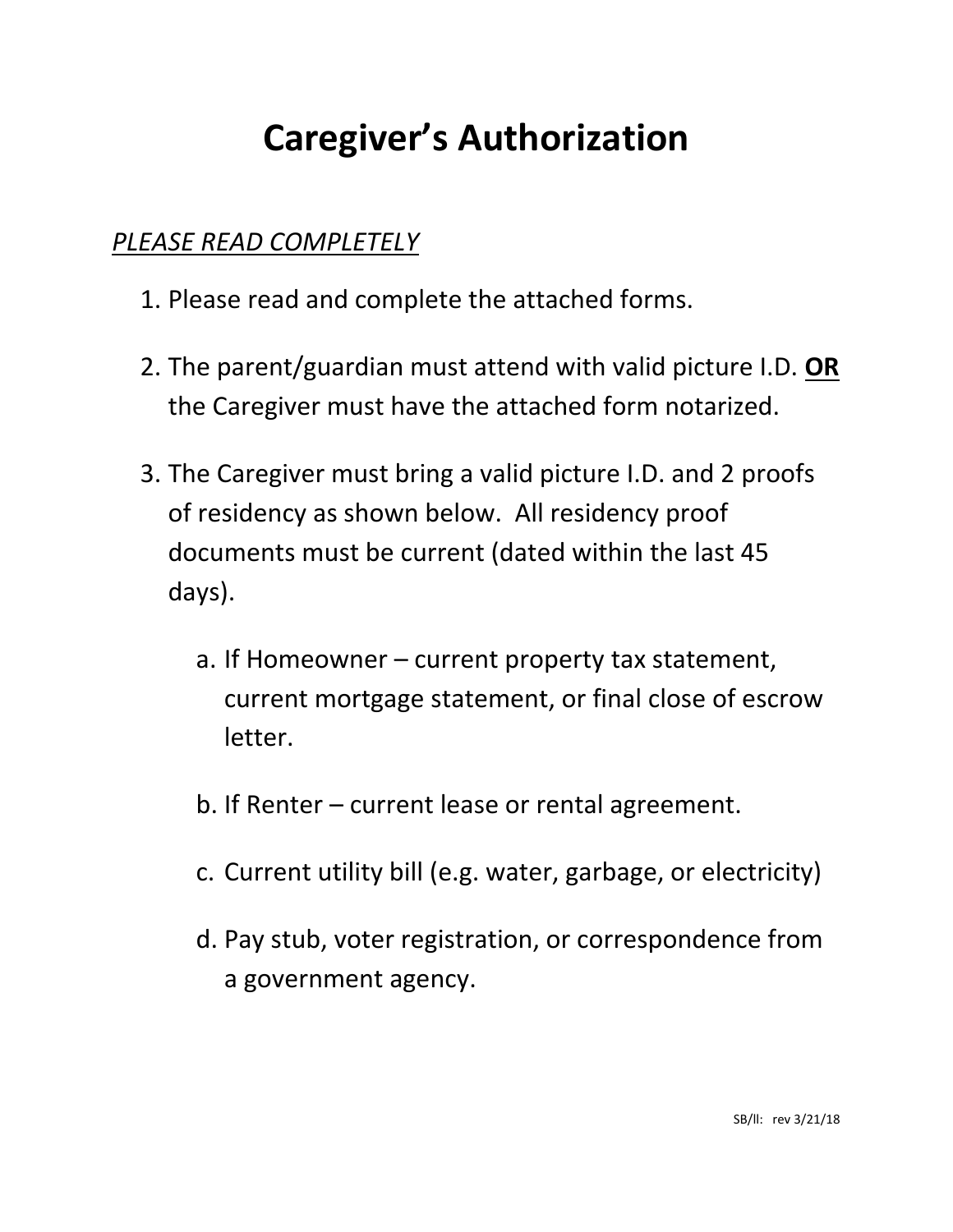| DATE<br><b>TIME</b><br><b>SPECIALIST</b>                                                                                                                                                                                       |                                                    |                                            | New Student<br><b>Continuing Student</b><br>Previous Student<br>Student ID Number                                                            |
|--------------------------------------------------------------------------------------------------------------------------------------------------------------------------------------------------------------------------------|----------------------------------------------------|--------------------------------------------|----------------------------------------------------------------------------------------------------------------------------------------------|
|                                                                                                                                                                                                                                | FREMONT UNIFIED SCHOOL DISTRICT                    |                                            |                                                                                                                                              |
|                                                                                                                                                                                                                                | <b>Office of Student Support Services</b>          |                                            |                                                                                                                                              |
|                                                                                                                                                                                                                                | <b>Information Sheet</b>                           |                                            | <b>CONTACT NUMBER</b>                                                                                                                        |
| Today's Date                                                                                                                                                                                                                   |                                                    | Type of Referral and the state of Referral |                                                                                                                                              |
| <b>Student #1's Name</b>                                                                                                                                                                                                       | <u> 1980 - Jan Barbara Barbara, manazarta da k</u> |                                            |                                                                                                                                              |
| Ethnicity                                                                                                                                                                                                                      |                                                    |                                            | Language                                                                                                                                     |
| No T Yes (ED / LH / RSP / SDC/ SLD/ Speech / Other _____________________________<br><b>SPECIAL ED:</b>                                                                                                                         |                                                    |                                            | 504 Plan:<br>  Yes<br>  No                                                                                                                   |
| Was the student ever expelled? $\Box$ No $\Box$ Yes if yes, when? $\Box$<br>Reason:                                                                                                                                            |                                                    |                                            |                                                                                                                                              |
|                                                                                                                                                                                                                                |                                                    |                                            | Was the student suspended last school year? $ \cdot $ No $ \cdot $ Yes If yes, how many days & reason/s?                                     |
| Is student currently on probation? $\vert$   No $\vert$   Yes                                                                                                                                                                  |                                                    |                                            |                                                                                                                                              |
| <b>Student #2's Name</b><br>Ethnicity<br>No J Yes (ED / LH / RSP / SDC/ SLD/ Speech / Other ______________________________<br><b>SPECIAL ED:</b>                                                                               |                                                    |                                            | Language<br>504 Plan:<br>No.<br>I l Yes                                                                                                      |
| Was the student ever expelled? $\Box$ No $\Box$ Yes if yes, when?<br>Reason:                                                                                                                                                   |                                                    |                                            |                                                                                                                                              |
|                                                                                                                                                                                                                                |                                                    |                                            | Was the student suspended last school year? $ \cdot $ No $ \cdot $ Yes If yes, how many days & reason/s?                                     |
| Is student currently on probation? $\Box$ No $\Box$ Yes                                                                                                                                                                        |                                                    |                                            |                                                                                                                                              |
| <b>Residence Information</b>                                                                                                                                                                                                   |                                                    |                                            |                                                                                                                                              |
|                                                                                                                                                                                                                                |                                                    |                                            | Who does student live with? $\Box$ Both parents $\Box$ One Parent only $\Box$ Parent & Stepparent $\Box$ Legal Guardian $\Box$ Foster Parent |
|                                                                                                                                                                                                                                |                                                    |                                            |                                                                                                                                              |
|                                                                                                                                                                                                                                |                                                    |                                            |                                                                                                                                              |
| Stepparent's Name and the state of the state of the state of the state of the state of the state of the state o                                                                                                                |                                                    |                                            |                                                                                                                                              |
| Name & Relationship (uncle, friend, etc.) of person/s with whom Family is living:                                                                                                                                              |                                                    |                                            |                                                                                                                                              |
|                                                                                                                                                                                                                                |                                                    |                                            |                                                                                                                                              |
| Address and the contract of the contract of the contract of the contract of the contract of the contract of the contract of the contract of the contract of the contract of the contract of the contract of the contract of th |                                                    | Phone                                      |                                                                                                                                              |
|                                                                                                                                                                                                                                |                                                    |                                            | Background Information (i.e. new/continuing/previous student in Fremont USD, new to country, moved from another state, foster youth, etc.)   |

*TWO (2) PROOFS OR RESIDENCY ARE REQUIRED (California Education Code 48204.1)***:** Evidence of residency (BP 5111.1) may be established by documentation showing the name and address of the parent/guardian within the District, including, but not limited to, two (2) of any of the following:

<u> 1989 - Andrea San Andrew Maria (h. 1989).</u><br>2001 - Maria San Andrew Maria (h. 1989).

- Property tax payment receipt or mortgage statement;
- Rental property contract, lease, or payment receipt;
- Utility service contract, statement, or payment receipt;
- Pay stub;
- Voter registration;
- Correspondence from a government agency;
- Declaration of Residency executed by the student's parent/guardian.

#### **ALL DOCUMENTS MUST BE CURRENT (***WITHIN 30 DAYS***)**

PROOF #1 *(For staff use only)*

PROOF #2 *(For staff use only)*